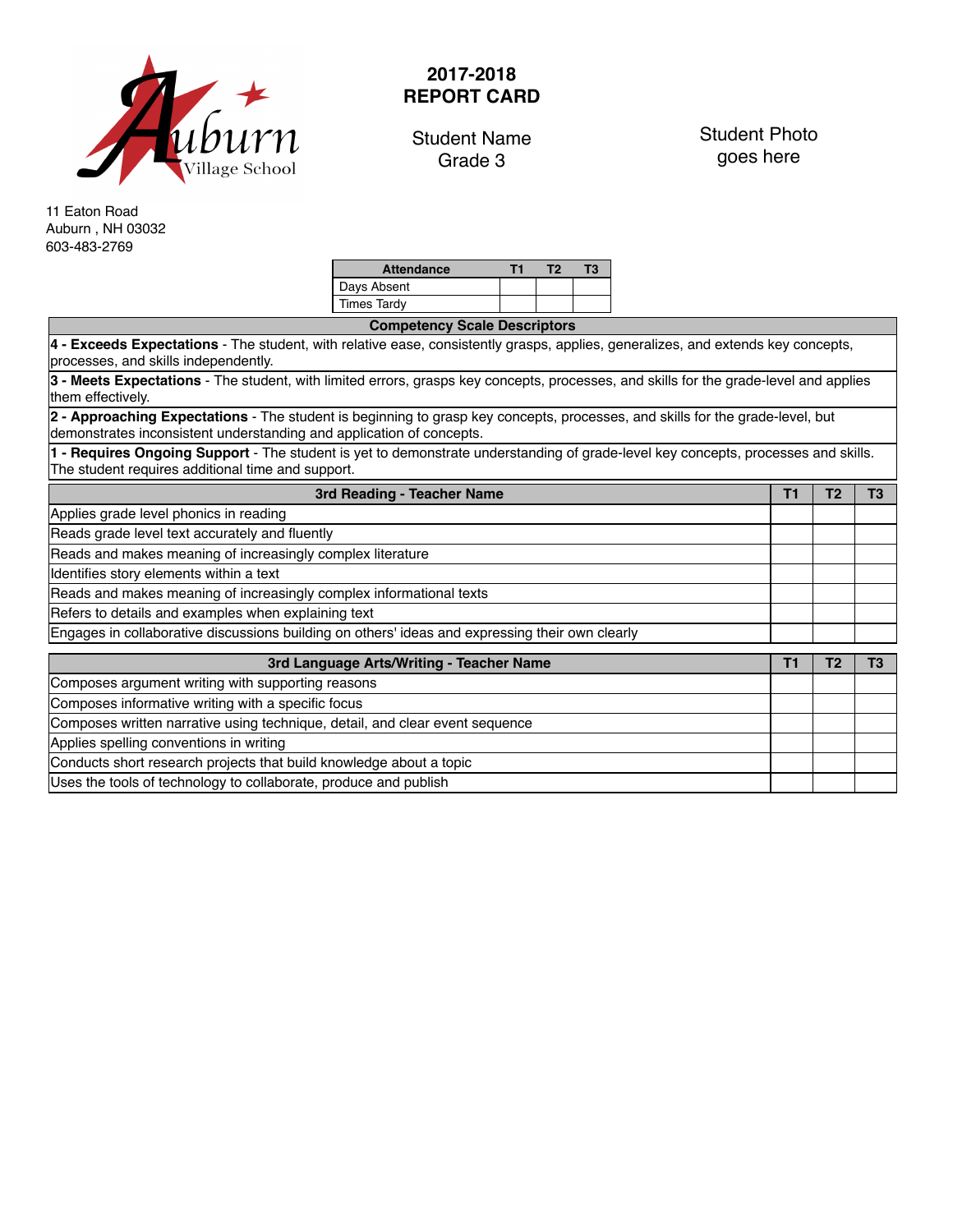| 3rd Math - Teacher Name                                                                                                        |  |  | <b>T1</b> | T <sub>2</sub>                                        | T3                                                                             |  |                 |  |
|--------------------------------------------------------------------------------------------------------------------------------|--|--|-----------|-------------------------------------------------------|--------------------------------------------------------------------------------|--|-----------------|--|
| Multiplies one-digit whole numbers                                                                                             |  |  |           |                                                       |                                                                                |  |                 |  |
| Divides by one-digit numbers                                                                                                   |  |  |           |                                                       |                                                                                |  |                 |  |
| Applies properties as strategies to multiply and divide                                                                        |  |  |           |                                                       |                                                                                |  |                 |  |
| Solves two-step word problems involving the four operations                                                                    |  |  |           |                                                       |                                                                                |  |                 |  |
| Uses place value and properties to perform multi-digit addition, subtraction and multiplication                                |  |  |           |                                                       |                                                                                |  |                 |  |
| Represents fractions as equal parts of a whole                                                                                 |  |  |           |                                                       |                                                                                |  |                 |  |
| Generates equivalent fractions                                                                                                 |  |  |           |                                                       |                                                                                |  |                 |  |
| Compares fractions by reasoning about their size                                                                               |  |  |           |                                                       |                                                                                |  |                 |  |
| Determines elapsed time                                                                                                        |  |  |           |                                                       |                                                                                |  |                 |  |
| Collects, organizes and explains data                                                                                          |  |  |           |                                                       |                                                                                |  |                 |  |
| Determines the area of plane figures                                                                                           |  |  |           |                                                       |                                                                                |  |                 |  |
| Determines the perimeter of plane figures                                                                                      |  |  |           |                                                       |                                                                                |  |                 |  |
| Categorizes shapes according to attributes                                                                                     |  |  |           |                                                       |                                                                                |  |                 |  |
| Problem Solving: Uses a range of strategies and mathematical models to interpret and solve real-world problems                 |  |  |           |                                                       |                                                                                |  |                 |  |
| Communicating Reasoning: Constructs viable arguments to support their own reasoning and to critique the<br>reasoning of others |  |  |           |                                                       |                                                                                |  |                 |  |
| 3rd Science - Teacher Name                                                                                                     |  |  | T1 T2 T3  |                                                       | 3rd Art - Teacher Name                                                         |  | T1 T2 T3        |  |
| Employs the engineering design process: Ask - Imagine                                                                          |  |  |           |                                                       | Develops a work of art based on observation                                    |  |                 |  |
| Plan - Create - Improve                                                                                                        |  |  |           |                                                       | Elaborates and communicates on an imaginative idea                             |  |                 |  |
| Recognizes patterns to make predictions related to                                                                             |  |  |           | with details                                          |                                                                                |  |                 |  |
| motion, life cycles, inherited traits and weather                                                                              |  |  |           |                                                       | Evaluates an artwork based on a given criteria                                 |  |                 |  |
| Explains the cause and effect relationships of forces and<br>motion, magnetic interactions, animal adaptations                 |  |  |           |                                                       | 3rd Music - Teacher Name                                                       |  | <b>T1 T2 T3</b> |  |
| Provides evidence about an organism's survival or                                                                              |  |  |           |                                                       | Demonstrates an understanding of the structure and                             |  |                 |  |
| performance                                                                                                                    |  |  |           | elements of music through performance                 |                                                                                |  |                 |  |
| 3rd Social Studies - Teacher Name                                                                                              |  |  | T1 T2 T3  | Connects the significance of music with everyday life |                                                                                |  |                 |  |
| Explains ways citizens participate to improve and solve                                                                        |  |  |           |                                                       | Creates and performs improvised rhythmic and melodic                           |  |                 |  |
| problems in their classroom and/or school                                                                                      |  |  |           |                                                       | ideas                                                                          |  |                 |  |
| Recognizes why groups of people need rules and laws                                                                            |  |  |           |                                                       | 3rd Physical Education - Teacher Name                                          |  | <b>T1 T2 T3</b> |  |
| Identifies the responsibilities of citizens at the local level                                                                 |  |  |           |                                                       | Uses mature critical elements in motor skills and                              |  |                 |  |
| Distinguishes the difference between supply and                                                                                |  |  |           |                                                       | movement combinations                                                          |  |                 |  |
| demand                                                                                                                         |  |  |           |                                                       | Works cooperatively in small groups                                            |  |                 |  |
| Explains the role of money in relation to exchange of                                                                          |  |  |           | Identifies the benefits of healthy behaviors          |                                                                                |  |                 |  |
| goods and services                                                                                                             |  |  |           | 3rd Health - Teacher Name                             |                                                                                |  | T1 T2 T3        |  |
| Recognizes landforms, including continents, and bodies                                                                         |  |  |           |                                                       | Demonstrates a basic understanding of dietary                                  |  |                 |  |
| of water and their influence on community life                                                                                 |  |  |           |                                                       | guidelines and classifications of the food plate                               |  |                 |  |
| Identifies and explores groups of people who have<br>affected life in the United States                                        |  |  |           |                                                       |                                                                                |  |                 |  |
|                                                                                                                                |  |  |           |                                                       | 3rd Computer Education - Teacher Name                                          |  | <b>T1 T2 T3</b> |  |
|                                                                                                                                |  |  |           |                                                       | Demonstrates foundational technology skills                                    |  |                 |  |
|                                                                                                                                |  |  |           |                                                       | Transfers knowledge to explore emerging technologies                           |  |                 |  |
|                                                                                                                                |  |  |           |                                                       | Engages in positive, safe, legal and ethical behavior<br>when using technology |  |                 |  |